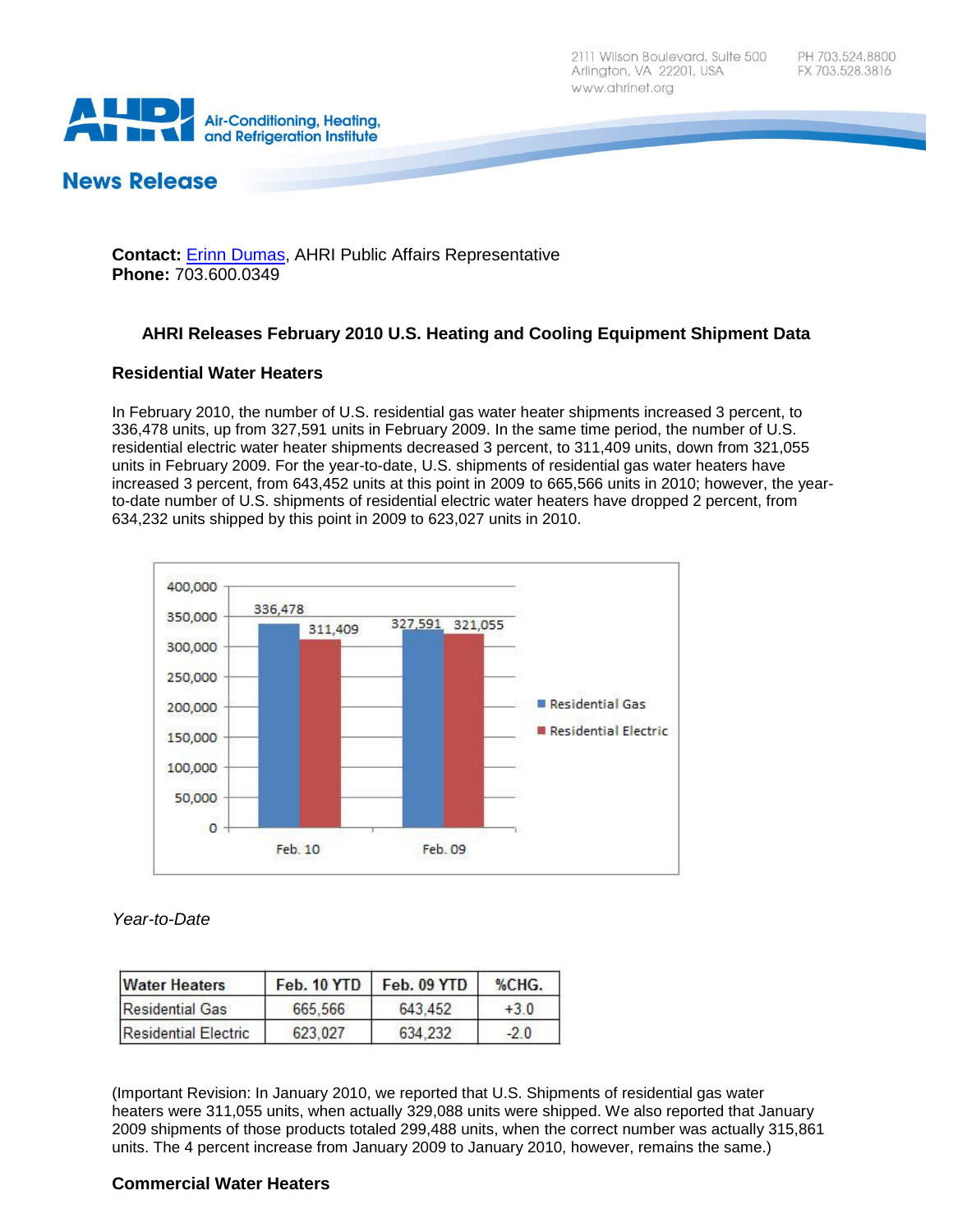February 2010 brought both commercial gas and electric water heaters a 4 percent decrease in shipments. Shipments of commercial gas water heaters dropped from 7,214 units in February 2009 to 6,923 units in February 2010. Shipments of commercial electric water heaters dropped from 4,520 units in February 2009 to 4,339 units in February 2010. Year-to-date U.S. shipments of commercial gas water heaters increased 2 percent, to 13,521 units, up from 3,230 units at this point in 2009. Year-to-date U.S. shipments of commercial electric water heaters decreased 9 percent, to 8,459 units, compared with 9,291 units shipped by this point in 2009.



# *Year-to-Date*

| <b>Water Heaters</b> |        | Feb. 10 YTD   Feb. 09 YTD | $\%CHG.$ |
|----------------------|--------|---------------------------|----------|
| Commercial Gas       | 13.521 | 13.230                    | $+20$    |
| Commercial Electric  | 8459   | 9 2 9 1                   | $-90$    |

# **Warm Air Furnaces**

February 2010 brought gains for both gas and oil warm air furnaces. Gas warm air furnaces shipments jumped 22 percent, to 150,869 units in February 2010, compared with 123,629 units shipped in February 2009. In February 2010, oil warm air furnaces shipments increased 8 percent, to 3,752 units, up from 3,465 units shipped in February 2009.

For the year-to-date, U.S. shipments of gas warm air furnaces have increased 24 percent, to 319,893 units, compared with 257,999 units shipped by this point in 2009. U.S. shipments of oil warm air furnaces have increased 41 percent, to 9,361 units, compared with 6,651 units shipped by this point in 2009.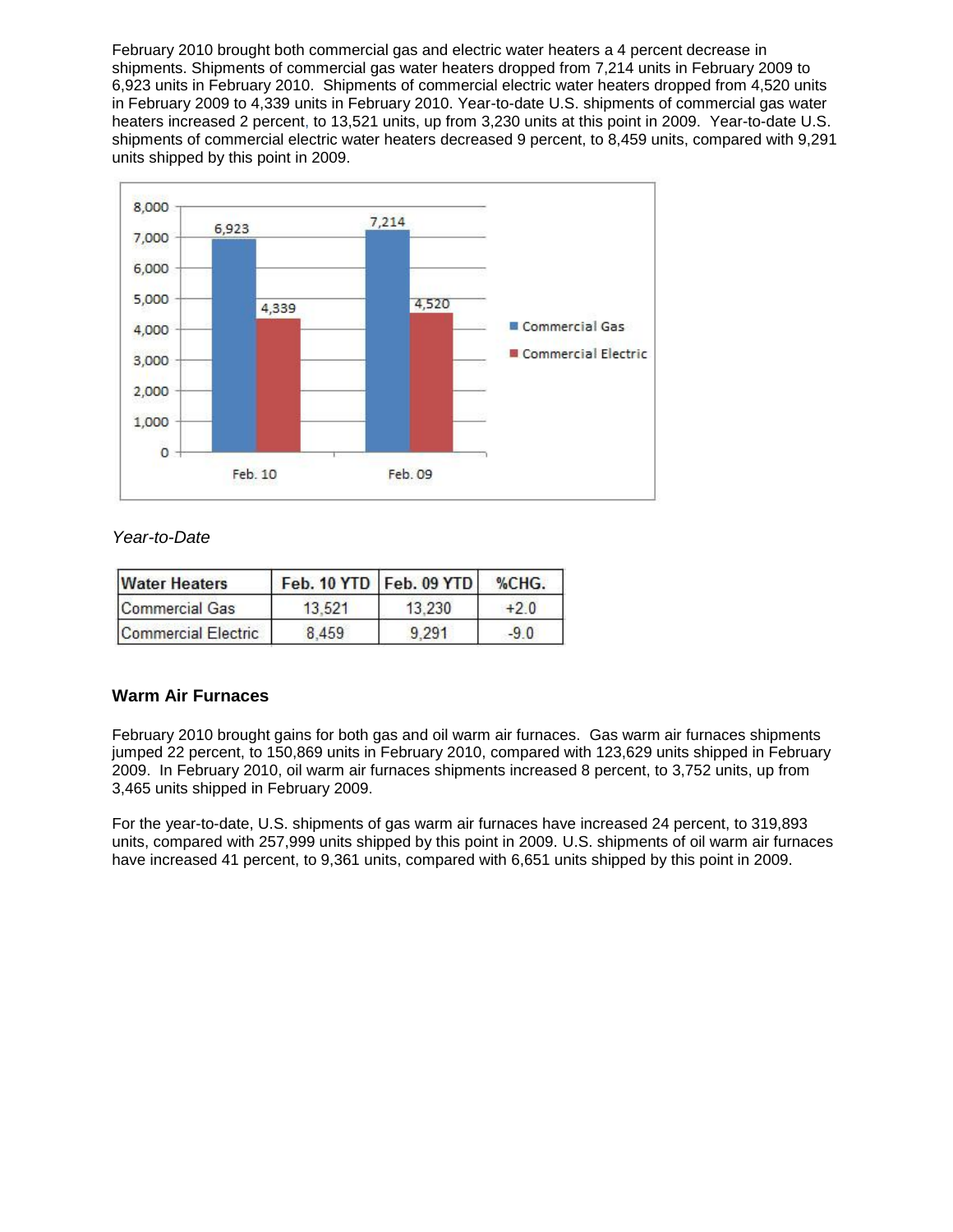



## *Year-to-Date*

|                              | Feb. 10 YTD | Feb. 09 YTD | %CHG.   |
|------------------------------|-------------|-------------|---------|
| <b>Gas Warm Air Furnaces</b> | 319.893     | 257.999     | $+24.0$ |
| <b>Oil Warm Air Furnaces</b> | 9.361       | 6.651       | $+410$  |

# **Central Air Conditioners and Air-Source Heat Pumps**

The combined total of U.S. factory shipments of central air conditioners and air-source heat pumps in February 2010 was 259,985 units, 105,836 of which were heat pumps. That number represents a 4 percent decrease from a revised total of 271,382 units shipped in February 2009. The total number of shipments for heat pumps decreased 0.1 percent from a revised total of 105,922 units in February 2009.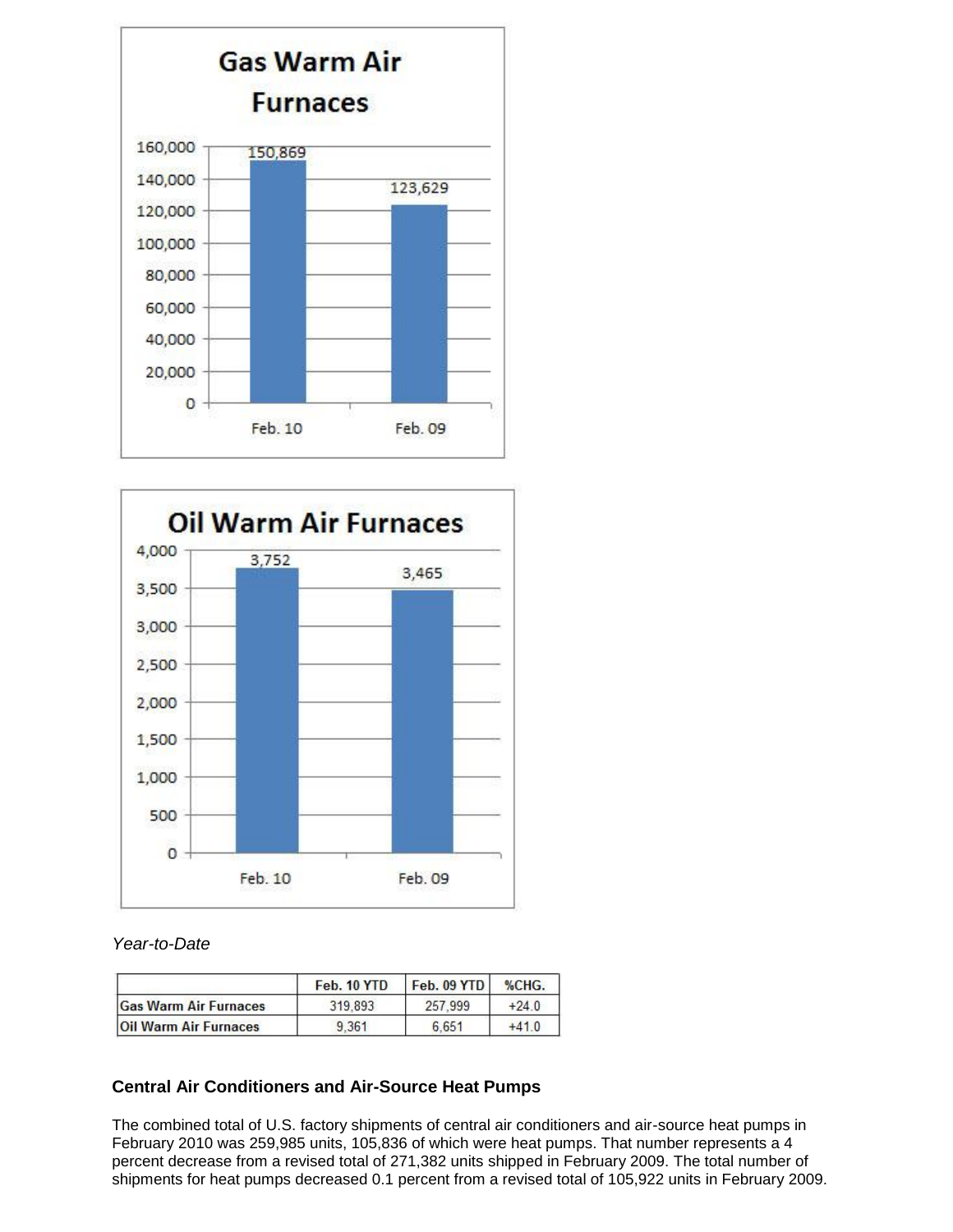For the year-to-date, U.S. shipments of heat pumps have increased 13 percent in 2010, to 222,746 units, compared with a revised total of 198,070 units shipped by this point in 2009. The year-to-date shipments of central air-conditioners have increased 17 percent, to 347,131 units, compared with a revised total of 297,759 units by this point in 2009.



# *Year-to-Date*

|                                              |          | Feb. 10 YTD   Feb. 09 YTD | %CHG.   |
|----------------------------------------------|----------|---------------------------|---------|
| Air-Conditioners & Heat Pumps Combined Total | 569.877  | 495.829                   | $+15.0$ |
| Heat Pumps Only                              | 222,746  | 198,070                   | $+13.0$ |
| <b>Air-Conditioners Only</b>                 | 347, 131 | 297,759                   | $+17.0$ |

*U.S. Manufacturers' Shipments of Central Air Conditioners and Air-Source Heat Pumps*